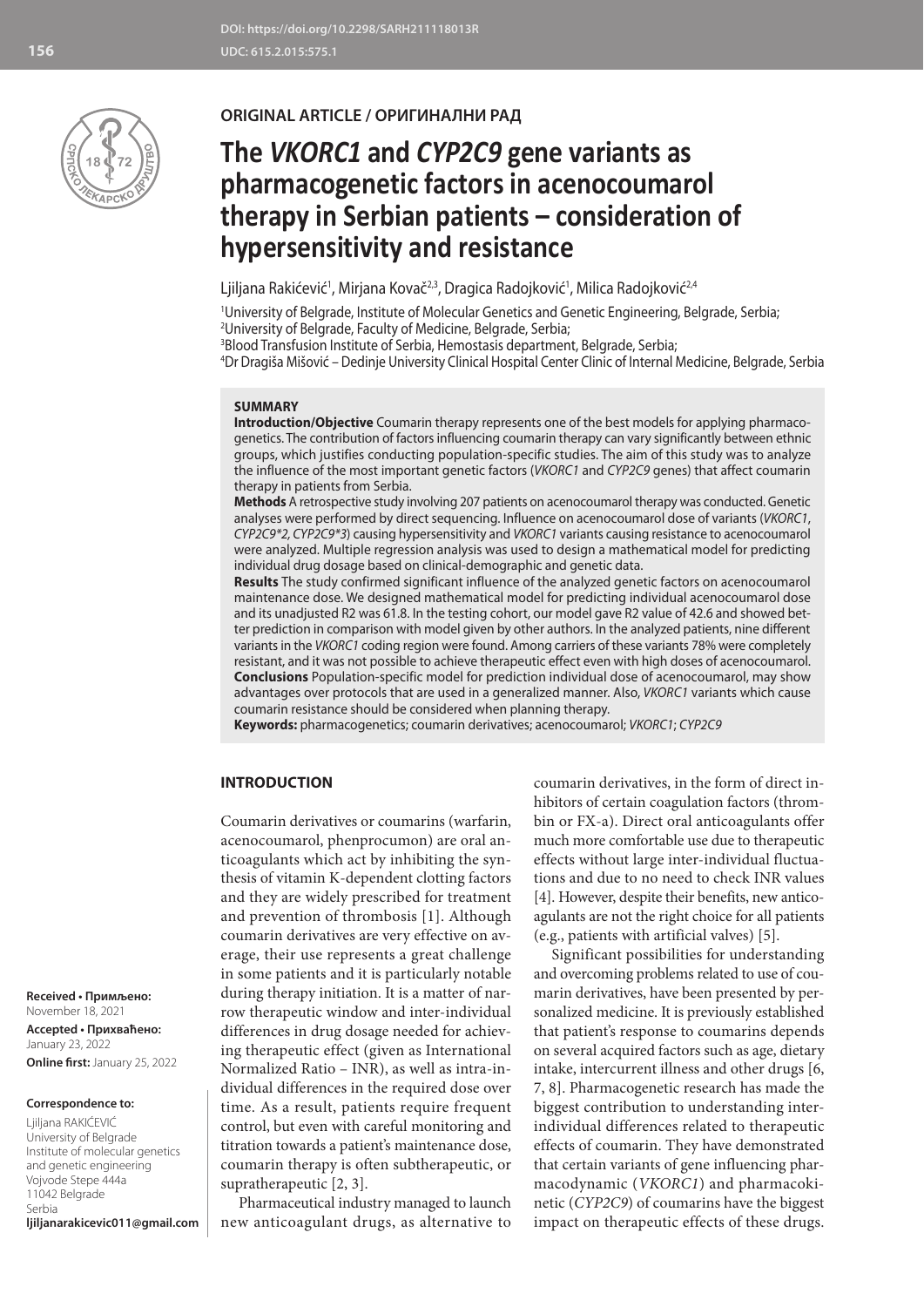The *VKORC1* (Vitamin K epOxide Reductase Complex subunit 1) gene encodes subunit 1 of vitamin K epoxide reductase – the key enzyme of the vitamin K cycle and the pharmacological target of coumarins. A single nucleotide substitution *VKORC1\*2* (c.-1639G>A; rs9923231) in the promoter region of the *VKORC1* gene results in a suppression of gene expression which leads to decreased production of the coumarin target. The *CYP2C9* gene expresses the enzyme cytochrome P450 2C9 that takes part in the hepatic metabolism of coumarins. Two variant alleles of this gene – *CYP2C9\*2* (c.430C> T; rs1799853) and *CYP2C9\*3* (c.1075A>C; rs1057910) – are associated with reduced enzyme activity, resulting in deficient clearance of coumarin derivatives [8, 9, 10]. It has been shown that the *VKORC1\*2*, *CYP2C9\*2* and *CYP2C9\*3* variants are major genetic predictors of hypersensitivity to coumarins in Caucasians. Carriers of these allele variants need significantly lower dose, in comparison to patients who do not have these variants [8, 9]. Additionally, the variants in the coding region of the *VKORC1* gene are the main cause of coumarin resistance [9]. Several research groups worldwide presented the mathematical models for predicting individual dosage of coumarins. These models usually include clinical and demographic data as well as genetic factors associated with coumarin sensitivity, while genetic factors that cause resistance are usually omitted from these models [10, 11]. Further, it has been shown that the contribution of genetic and non-genetic factors affecting coumarin therapy may vary markedly between patients from different ethnic groups [12], which justifies conducting population-specific studies.

In this study, we set the goal to analyze the influence of major genetic factors influencing coumarin therapy, in patients from Serbia. Further, assuming that populationspecific protocols may take advantage over protocols used in a generalized manner, we aimed to design a mathematical model for predicting individual drug dosage in the Serbian population based on clinical-demographic and genetic data (*VKORC1\*2*, *CYP2C9\*2*, *CYP2C9\*3).* We also aimed to consider the possible reasons for improving pharmacogenetic strategies in coumarin administration by taking into account genetic factors that cause resistance.

#### **METHODS**

#### **Patients**

The study included patients registered in Anticoagulation Service for outpatient's treatment (the Blood Transfusion Institute of Serbia, Hemostasis Department) who were using acenocoumarol as anticoagulation therapy. Therapeutic INR value was 2–3**.** Indications for anticoagulation therapy were deep venous thrombosis, pulmonary embolism and arrhythmia. Additional criteria for including patients into the study were that they had to be the age of 18 and above. Excluded patients were those with liver or kidney dysfunction, malignant disease, as well as pregnant women and nursing mothers.

## **Laboratory testing and data collecting**

Commercially available tests were used for standard laboratory testing. Sequencing of *VKORC1* coding region and determination of *VKORC1\*2*, *CYP2C9\*2* and *CYP2C9\*3* variants were performed as previously described [13, 14]. Demographic, clinical and genetic data relevant to the study were taken from medical records existing for each patient. After data collection we did retrospective analysis of all the data for the patients included in the study. The research was conducted with the approval of the Ethical Committee of the Blood Transfusion Institute of Serbia and written consent of all the patients involved in the research.

## **Outcome and determinants**

Mean stable acenocoumarol maintenance dose in mg/ week, at the first stable period after initiation of anticoagulation therapy was used as the outcome measure. Stable maintenance dose was calculated from weekly doses that were unchanged over a minimum of three consecutive measurements of therapeutic INR. To develop prediction model, age (in years), height (in centimeters), weight (in kilograms), sex, use of amiodarone and genetic variants (*VKORC1\*2*, *CYP2C9\*2* and *CYP2C9\*3*) are considered as determinants.

#### **Statistical analysis**

Demographic, clinical and genetic characteristics of the whole group of patients analyzed in this study are presented by descriptive statistics. Categorical variables are presented as numbers or percentages and continuous data are summarized as means and standard deviations. The normality of continuous variables was evaluated using the Kolmogorov–Smirnoff test. Allele frequencies were estimated by gene counting and departure from Hardy– Weinberg equilibrium (HW) was tested using the  $\chi^2$  test. Conjugated influence of genetic and non-genetic factors was investigated by multiple regression analysis. With the purpose of designing and testing mathematical equation i.e., model which would derive from multiple regression analysis, the patients with stable acenocoumarol maintenance dose  $(N = 200)$  were divided into two cohort – derivation cohort ( $N = 100$ ) and testing cohort ( $N = 100$ ) – on random basis. The differences between cohorts were tested using the  $\chi^2$  test for categorical variables and the Unpaired T test and Mann–Whitney U test for continuous variables. On the derivation cohort multiple regression analysis was applied in order to select predictors to be used for estimating the individual dose of acenocoumarol and to derive model for acenocoumarol dose prediction. The testing cohort was used for assessing the quality of the mathematical equation derived from multiple regression analysis. Also, we searched the literature for models which use similar parameters for acenocoumarol dosage prediction. These selected models proposed by other authors, were compared with model provided by our study. The coefficient of determination (R2) and the mean absolute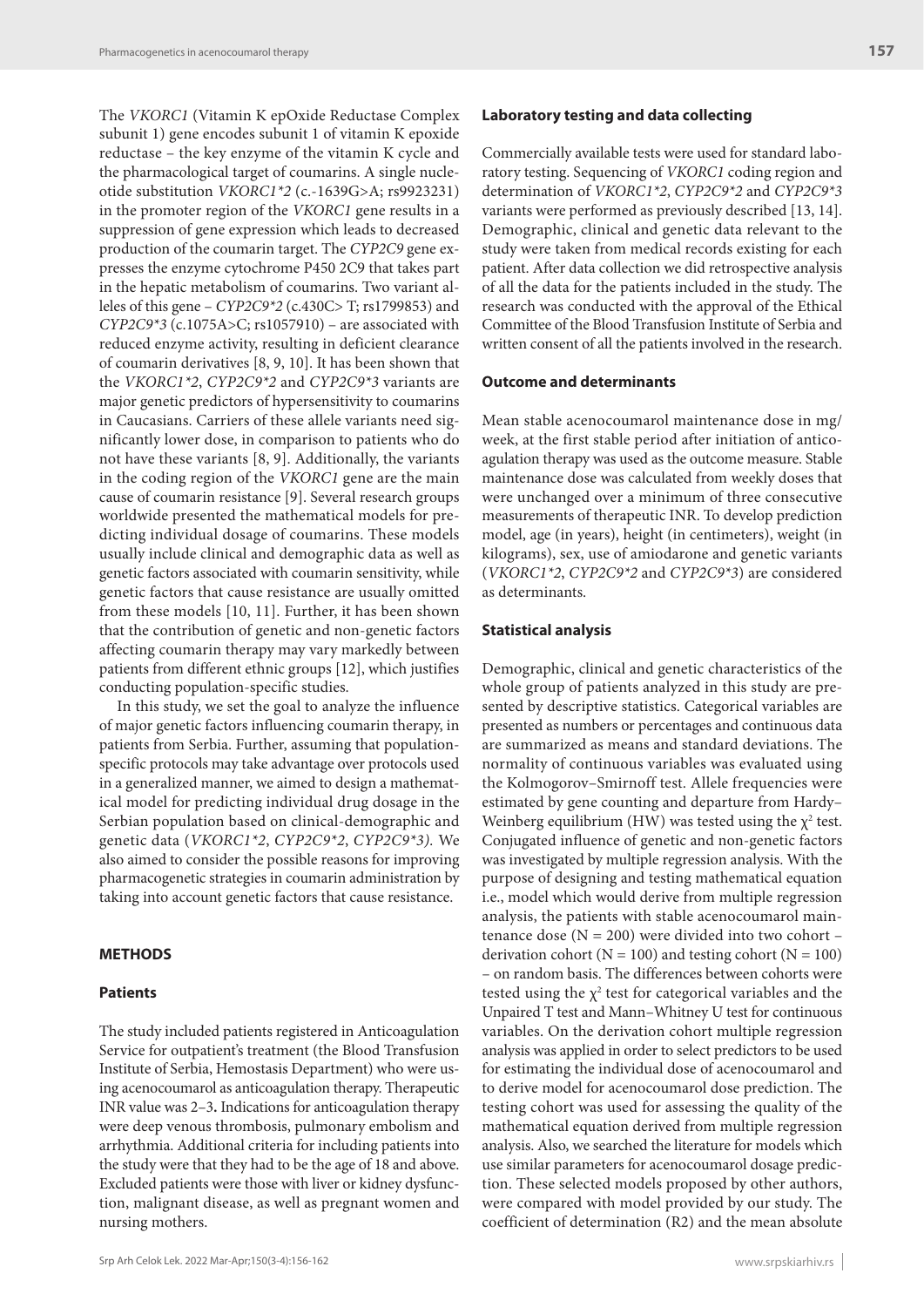error (i.e., 95% confidence interval which this value takes) in the validation data set were our pre-fixed values for evaluating the designed model. For all statistical tests p < 0.05 was considered statistically significant.

#### **RESULTS**

#### **General characteristics of patients**

Overall, 207 patients were enrolled in the retrospective study and baseline characteristics of patients are shown in Table 1. The majority of subjects ( $N = 200$ ) were patients on stabile anticoagulation therapy, i.e., in a therapeutic INR (2–3) for three months. The average maintenance dose for these patients was 18.8 mg/week. Based on the dose level, patients were divided into three groups: Low maintenance dose (< 7 mg/week), Medium maintenance dose (7–28 mg/ week), High maintenance dose (> 28 mg/week). In minority of the anticoagulated patients  $(N = 7)$ , it was not possible to reach therapeutic INR values, even with high doses of acenocoumarol (complete resistance). In these patients, antithrombotic therapy was continued without vitamin K antagonist by introducing direct anticoagulants.

**Table 1.** Demographic, clinical and genetic characteristics of analyzed patients

| Characteristics<br>(variable)                                                                                                                        | Entire group<br>$(N = 207)$                        |
|------------------------------------------------------------------------------------------------------------------------------------------------------|----------------------------------------------------|
| Patients with achieved therapeutic INR range, N (%)<br>Low maintenance dose, N (%)<br>Medium maintenance dose, N (%)<br>High maintenance dose, N (%) | 200 (196.6)<br>43 (20.8)<br>127(61.3)<br>30 (14.5) |
| Patients out of therapeutic INR range<br>(complete resistance), N (%)                                                                                | 7(3.4)                                             |
| Sex (female/male)                                                                                                                                    | 82/125                                             |
| Age (years); mean $\pm$ SD                                                                                                                           | $60.46 \pm 13.556$                                 |
| Dose (mg/week); mean $\pm$ SD                                                                                                                        | $18.8 \pm 11.045$                                  |
| Weight (kg); mean $\pm$ SD                                                                                                                           | $85.09 \pm 11.88$                                  |
| Height (cm); mean $\pm$ SD                                                                                                                           | $174 \pm 7.379$                                    |
| Amiodaron users; N (%)                                                                                                                               | 15(7.5)                                            |
| Genotype; N (%)                                                                                                                                      |                                                    |
| CYP <sub>2C9</sub>                                                                                                                                   |                                                    |
| CYP2C9*1*1                                                                                                                                           | 143 (69)                                           |
| CYP2C9*2*1                                                                                                                                           | 34 (16)                                            |
| CYP2C9*2*2                                                                                                                                           | 3(2)                                               |
| CYP2C9*2*3                                                                                                                                           | 4(2)                                               |
| CYP2C9*3*1                                                                                                                                           | 23(11)                                             |
| HW-X2 test p-value                                                                                                                                   | 0.64                                               |
| VKORC1                                                                                                                                               |                                                    |
| VKORC1 *1*1                                                                                                                                          | 69 (33)                                            |
| VKORC1 *1*2                                                                                                                                          | 89 (43)                                            |
| VKORC1 *2*2                                                                                                                                          | 49 (24)                                            |
| HW-X2 test p-value                                                                                                                                   | 0.06                                               |

INR – international normalized ratio; SD – standard deviation; N – number of patients; HW – Hardy–Weinberg equilibrium

## **Analysis of the** *VKORC1* **and** *CYP2C9* **variants related to sensitivity to acenocoumarol**

In the group of 207 analyzed patients, 89 patients (43%) were heterozygotes and 49 patients (24%) who were homozygotes for the *VKORC1\*2* variant. Also, there were 34 patients (16.4%) with  $C^*2^*1$  genotype, three patients  $(1.45\%)$  with C<sup>\*</sup>2<sup>\*</sup>2 genotype, four patients  $(1.93\%)$  with  $C^*2^*3$  genotype and 23 patients (11.1%) with  $C^*3^*1$  genotype (Table 1). Based on these data, the frequencies of *VKORC1*\**2*, *CYP2C9\*2* and *CYP2C9\*3* alleles are 0.45, 0.11 and 0.065 respectively. Studied variant alleles were in HW equilibrium.

In the group of 207 subjects, 158 patients were carriers of at least one studied variant. In patients  $(N = 200)$  who were on stabile anticoagulation therapy, 157 patients had at least one variant associated with sensitivity to coumarins. The average maintenance dose of acenocoumarol for these patients was 16.29 mg/week and it significantly differed (P < 0.000) comparing to the average maintenance dose of 27.95 mg/week for patients who were *wild type* for all three analyzed variants.

## **Creating and testing of prediction model**

To create a prediction model, which reflects complex and conjugated influence of genetic, demographic and clinical factors, we used the group of patients on stabile anticoagulation therapy ( $N = 200$ ). The group was divided into two cohorts - the derivation cohort for creating prediction model and the testing cohort for its testing. 100 patients were randomly selected for each cohort. There were no statistically significant differences between the cohorts in terms of demographic and clinical characteristics, as well in terms of distribution of the studied alleles. HW equilibrium was satisfied in both general group of patients and individual cohorts (Table 2).

The logarithm of the maintenance dose value was used as a dependent variable. Multiple regression analysis was conducted on the derivation cohort. In addition to *VKORC1* and *CYP2C9* variants, age, weight and sex were identified as significant predictors of acenocoumarol dose, and unadjusted R2 was 61.8. Mathematical equation for prediction of acenocoumarol maintenance dose was designed based on the output of linear regression: dose (mg/  $week) = 10^{(1.39 + 0.065 (for female) - 0.006 \times age + 0.004 \times weight - 0.192 (for C*1*2) - 0.298)}$ (for C\*2\*2) - 0.269(for C\*2\*3) - 0.188 (for C\*1\*3) - 0.11 (for V\*1\*2) - 0.288 (for V\*2\*2)).

The equation was tested on the independent group of patients - testing cohort, and compared with mathematical models for prediction of acenocoumarol dose given by highly cited model for Dutch population, given by van Schie et al. [10], and model for Greek population, given by Markatos et al. [15]. In the case of the equation given by Van She et al. [10], we also applied the mathematical conversion, given by the authors, which is needed to compare their formula with other models. Our model gave R2 value 42.6, and showed better prediction in comparison with model given by van Schie et al. [10] which value of R2 was 37.8. Also, there was a slight advantage to our model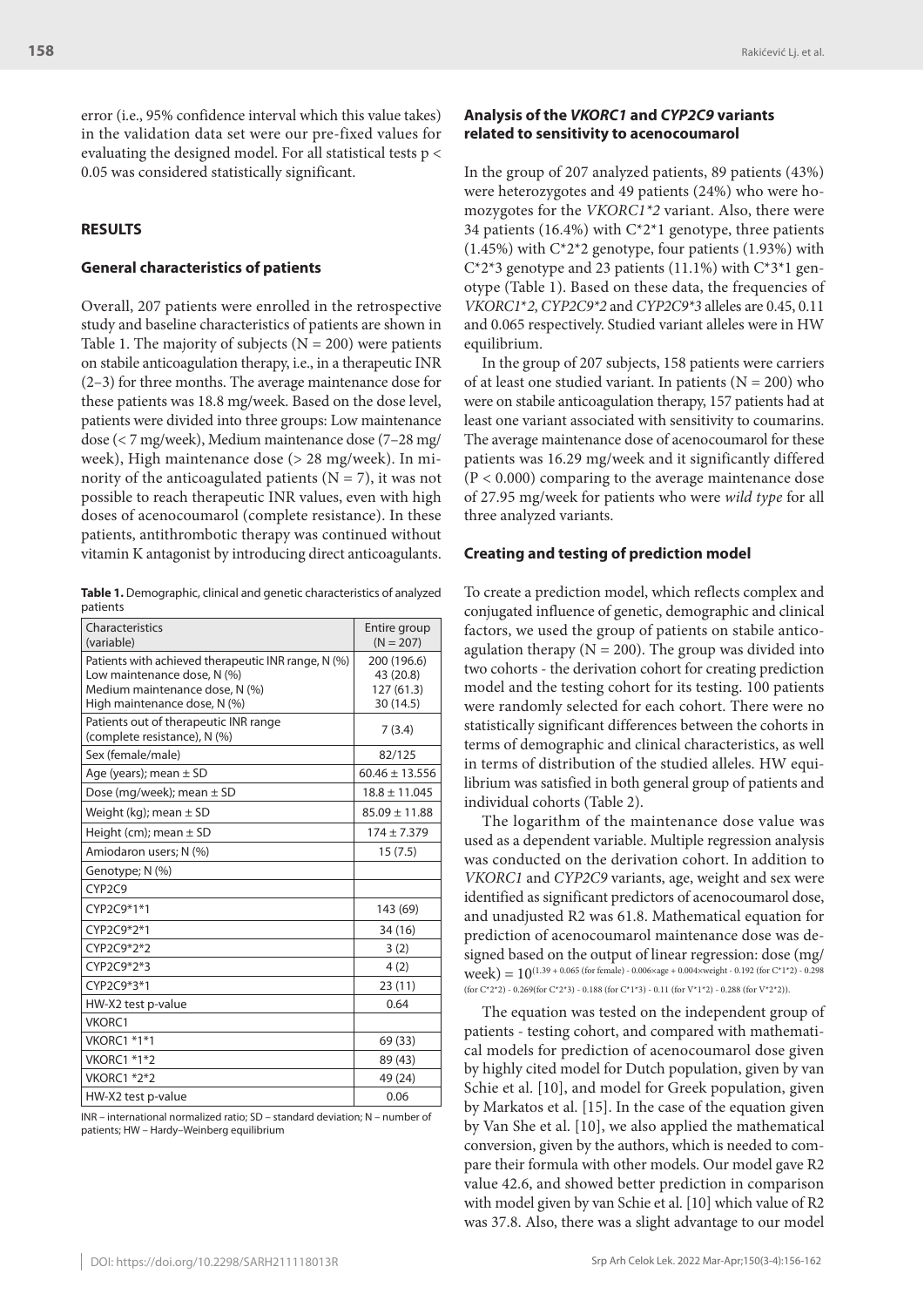Table 2. Demographic, clinical and genetic characteristics of patients in the derivation and the testing cohort

| Characteristics<br>(variable) | Derivation<br>cohort<br>$(N = 100)$ | Testing cohort<br>$(N = 100)$ | P-value<br>(derivation<br>cohort vs.<br>testing cohort) |  |  |  |
|-------------------------------|-------------------------------------|-------------------------------|---------------------------------------------------------|--|--|--|
| Gender (female/male)          | 39/61                               | 40/60                         | $0.885*$                                                |  |  |  |
| Age (years) mean $\pm$ SD     | $61.64 \pm 12.498$                  | $59.27 \pm 14.504$            | $0.317**$                                               |  |  |  |
| Dose (mg/week) mean $\pm$ SD  | $18.86 \pm 9.68$                    | $18.74 \pm 12.306$            | $0.402**$                                               |  |  |  |
| Weight (kg) mean $\pm$ SD     | $84.32 \pm 12.49$                   | $85.86 \pm 11$                | $0.361$ ***                                             |  |  |  |
| Height (cm) mean $\pm$ SD     | $173.87 \pm 7.209$                  | $174.33 \pm 7.574$            | $0.707$ **                                              |  |  |  |
| Amiodaron users N (%)         | 6(6)                                | 9(9)                          | $0.421*$                                                |  |  |  |
| Genetic characteristics       |                                     |                               |                                                         |  |  |  |
| CYP2C9 genotypes N (%)        |                                     |                               |                                                         |  |  |  |
| CYP2C9*1*1                    | 70 (70)                             | 66 (66)                       | 0.544                                                   |  |  |  |
| CYP2C9*2*1                    | 16 (16)                             | 18(18)                        | 0.706                                                   |  |  |  |
| CYP2C9*2*2                    | 1(1)                                | 2(2)                          | 0.561                                                   |  |  |  |
| CYP2C9*2*3                    | 3(3)                                | 1(1)                          | 0.312                                                   |  |  |  |
| CYP2C9 *3*1                   | 10(10)                              | 13(13)                        | 0.506                                                   |  |  |  |
| HW-X2 test p-value            | 0.460                               | 0.724                         | /                                                       |  |  |  |
| VKORC1 genotypes N (%)        |                                     |                               |                                                         |  |  |  |
| <b>VKORC1 *1*1</b>            | 31(31)                              | 32(32)                        | 0.879                                                   |  |  |  |
| VKORC1 *1*2                   | 46 (46)                             | 42 (42)                       | 0.569                                                   |  |  |  |
| VKORC1 *2*2                   | 23(23)                              | 26(26)                        | 0.622                                                   |  |  |  |
| HW-X2 test p-value            | 0.4585                              | 0.116                         | $\prime$                                                |  |  |  |

\*χ2 test; \*\*Mann–Whitney U test; \*\*\*Unpaired T test; SD – standard deviation; N – number of patients; HW – Hardy–Weinberg equilibrium

**Table 3.** Comparison of algorithms for acenocoumarol dose prediction

| Algorithm            | Mean weekly<br>dose<br>CI 95%<br>SD | Mean<br>absolute<br>error<br>CI 95% | Unadjusted<br>R <sub>2</sub> of authors<br>original<br>algorithm (%) | R <sub>2</sub> in our<br>testing<br>cohort<br>(9/6) |
|----------------------|-------------------------------------|-------------------------------------|----------------------------------------------------------------------|-----------------------------------------------------|
| Van Sche et al. [10] | 18.17<br>17.09-19.28<br>5.72        | 7.18<br>$5.95 - 8.58$               | 53                                                                   | 37.8                                                |
| Markatos et al. [15] | 17.77<br>16.52-19.22<br>7.01        | 6.77<br>$5.53 - 8.14$               | 55                                                                   | 41.1                                                |
| Our algorithm        | 17.90<br>16.50-19.38<br>7.13        | 6.83<br>$5.66 - 8.15$               | 61.8                                                                 | 42.6                                                |
| Real mean dose       | 18.74<br>16.40-21.26<br>12.31       |                                     |                                                                      |                                                     |

CI – concordance interval; SD – standard deviation

**Table 4.** Nucleotide substitution in coding region of *VKORC1* gene detected in analyzed patients

over model given by Markatos et al. [15] which R2 in our testing cohort value was 41.1 (Table 3).

## **Analysis of the** *VKORC1* **variants related to resistance to acenocoumarol**

The sequencing of *VKORC1* exons was performed in order to analyze the frequency and distribution of variants causing resistance to acenocoumarol. In the analyzed group of 207 patients, nine patients with different variants of the *VKORC1* coding region were found. Detected variants and resulting amino acid substitutes with their positions in the protein are given in Table 4. Seven of nine variants detected in the *VKORC1* coding region were found in patients who had complete resistance to acenocoumarol. Two variants have been detected in patients with high maintenance  $(N = 30)$  doses of acenocoumarol. No variants in the coding region of the *VKORC1* gene were detected in patients with medium ( $N = 127$ ) and low doses ( $N = 43$ ).

## **DISSCUSION**

Coumarin derivatives are still the pivot of anticoagulant therapy in Serbia. However, pharmacogenetic studies considering *VKORC1* and *CYP2C9* gene, has been focused only to therapy of smaller group of elderly patients [13]. Until now, there have not been studies examining pharmacogenetic factors in more complex manner, which would enable predicting response to anticoagulant therapy and formulating the model for using anticoagulant therapy in our population. With regard to the impact on therapeutic regiment of acenocoumarol, this study investigates two most important pharmacogenetic factors – *VKORC1* and *CYP2C9*. *VKORC1* gene dominates with its pharmacogenetic potential exhibiting variants

| <b>Nucleotide</b> | Amino acid   | Location of                                                                                                             | Effect on             | Variants associated        |
|-------------------|--------------|-------------------------------------------------------------------------------------------------------------------------|-----------------------|----------------------------|
| substitution      | substitution | amino acid substitution                                                                                                 | acenocoumarol therapy | with sensitivity           |
|                   |              |                                                                                                                         |                       |                            |
| c.76G > C         | Ala26Pro     | Entirely conserved place in vertebrates; the interface<br>between the first TM helix and the ER luminal domain          | Complete resistance*  | Not detected               |
| c.84C > T         | His28Gln     | Coumarin binding interface                                                                                              | Moderate resistance   | Not detected               |
| c.106G > T        | Asp36Tyr     | The outer surface loop                                                                                                  | Moderate resistance   | Carrier of<br>the CYP2C9*2 |
| c.160G > C        | Val54leu     | The large loop situated in the ER lumen between the first<br>two TM helices; important for catalytic activity of VKORC1 | Complete resistance*  | Not detected               |
| c.175T > C        | Trp59Arg     | The large loop situated in the ER lumen between the first<br>two TM helices; important for catalytic activity of VKORC1 | Complete resistance*  | Not detected               |
| c.176G > T        | Trp59leu     | The large loop situated in the ER lumen between the first<br>two TM helices; important for catalytic activity of VKORC1 | Complete resistance*  | Not detected               |
| c.177G > T        | Trp59Cys     | The large loop situated in the ER lumen between the first<br>two TM helices; important for catalytic activity of VKORC1 | Complete resistance*  | Not detected               |
| c.383T > G        | Leu128Arg    | The first TM helix; entirely conserved place in vertebrates                                                             | Complete resistance*  | Not detected               |
| c.368T > A        | Ile123Asn    | The end of TM3, adjacent to the third putative coumarins<br>binding interface                                           | Complete resistance*  | Not detected               |

TM helix – transmembrane helix; ER – endoplasmic reticulum; \* therapy aborted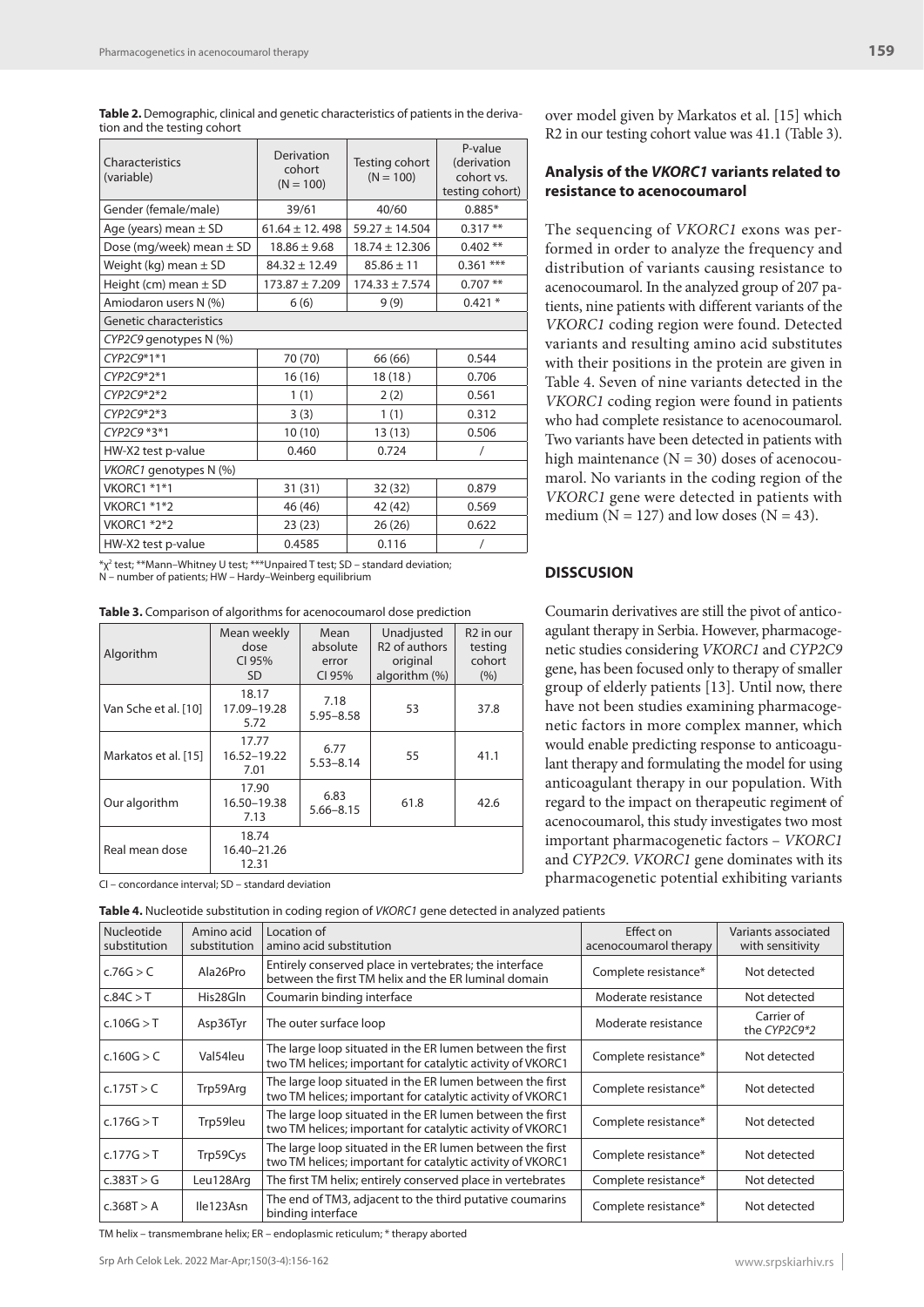responsible for hypersensitivity and resistance to the drugs.

As expected, the study confirmed significant influence of examined genetic factors on maintenance dose of acenocoumarol. The frequency of the *VKORC1\*2*, *CYP2C9\*2* and *CYP2C9\*3* variants in analyzed sample of Serbian population has been shown as high. Over 60% of patients in the entire group were carriers of the *VKORC1\*2* variant allele. Additionally, almost 80% of patients had at least one of the studied variant alleles and the average weekly dosage of acenocoumarol in these patients was almost twice as low comparing to dosage given to patients who were *wild type* for all three variants.



**Figure 1.** Proposed strategy in the management of anticoagulant therapy, based on pharmacogenetic testing

This is significant for medical practice considering proved predisposition to hypersensitivity in the carriers of abovementioned variants, and keeping in mind that both professional guidelines and producers of acenocoumarol (and other coumarins) demand caution when treating carriers of these variants [9, 12].

The results of pharmacogenetic analyses, along with clinical and demographic data, were used for designing and testing mathematical model for predicting individual maintenance dose of acenocoumarol. As expected, in the resulting model, not only did *VKORC1\*2*, *CYP2C9\*2* and *CYP2C9\*3* variants prove to be predictive factors, but also sex, age and weight. In this study, influence of antiarrhythmic drug amiodarone did not show to have significant influence on maintenance dose of acenocoumarol, which is in correlation with predictive model given by other authors, too [15]. On the other hand, there are studies showing amiodarone as a significant factor for assessing maintenance dose of acenocoumarol as well as of phenprocoumon [10]. Such different conclusions may come from factors influencing both the effects of coumarins, and bioavailability and effects of amiodarone. Thus, it has been shown that bioavailability and effect of amiodarone can be modulated by the dietary intake [16]. In addition, there is evidence that certain probiotics can significantly influence pharmacokinetics of this antiarrhythmic [17]. Very often these factors (such as food ingredients) are one of the key differences between populations.

The comparison drawn between prediction model for Serbian population and other algorithms we tested indicates that our model had better prediction than the model given for Dutch population by van Sche et al. [10]. Also, our model had just a slight advantage over the model for Greek population by Markatos et al. [15]. One explanation for such outcome might be geography, i.e., both Greek and Serbian population belongs to Southeast Europe, unlike Dutch population which belongs to Western Europe.

The *VKORC1* variants causing resistance, detected in our study group, are also described by other authors. Resulting amino acid substitutes and their positions in the protein, point to functional significance of these variants.

Change His28Gln is detected in a patient with achieved therapeutic INR value (maintenance dose of acenocoumarol was 60 mg per week). In fact, His28Gln is a change with milder resistance effect, which had been previously elaborated by Czogalla et al. [18]. Change Asp36Tyr is listed as the most often detected substitution in patients with resistance to coumarin. The study conducted by Watzka et al. [19] concerning *VKORC1* variants causing acenocoumarol resistance, showed that this variant represented a quarter of all changes found in the *VKORC1* enzyme. In the majority of patients who were carriers of the Asp36Tyr substitution, the therapeutic value of INR was achieved [19]. In our study change Asp36Tyr was detected in one patient and therapeutic INR was reached with 57 mg of acenocoumarol per week. Substitutions Ala26Pro, Val54Leu, Trp59Arg, Trp59Leu Trp59Cys, Ile123Asn and Leu128Arg are situated in conserved regions of VKORC1 enzyme and their presence leads to significant changes in VKORC1 function. The potential of these substitutions to induce coumarin resistance has been confirmed by a number of authors [9, 18, 19].

In terms of variants which causing resistance, it was not possible to perform appropriate statistical analyses related to probability theory, due to the sample size. Descriptive analysis showed that all carriers of detected *VKORC1* variants showed resistance to acenocoumarol; 75% of them had complete resistance and it was necessary to introduce a different kind of anticoagulant. This is a significant piece of data since timely recognition of patients predisposed to resistance to the drug offers possibility to avoid the risks of trial-and-error method.

Pharmacogenetic algorithms, which are proposed for coumarin therapy, contains genetic variants that are associated with sensitivity but not with drug resistance. Thus, variants causing resistance are being neglected in pharmacogenetic protocols and they are omitted in prospective study or trials. It can be assumed that this practice leaves room for outliers and influences final interpretation of results. That may be one of the reasons that the use of pharmacogenetic algorithms, very often, does not give an advantage over traditional treatment [20, 21]. In accordance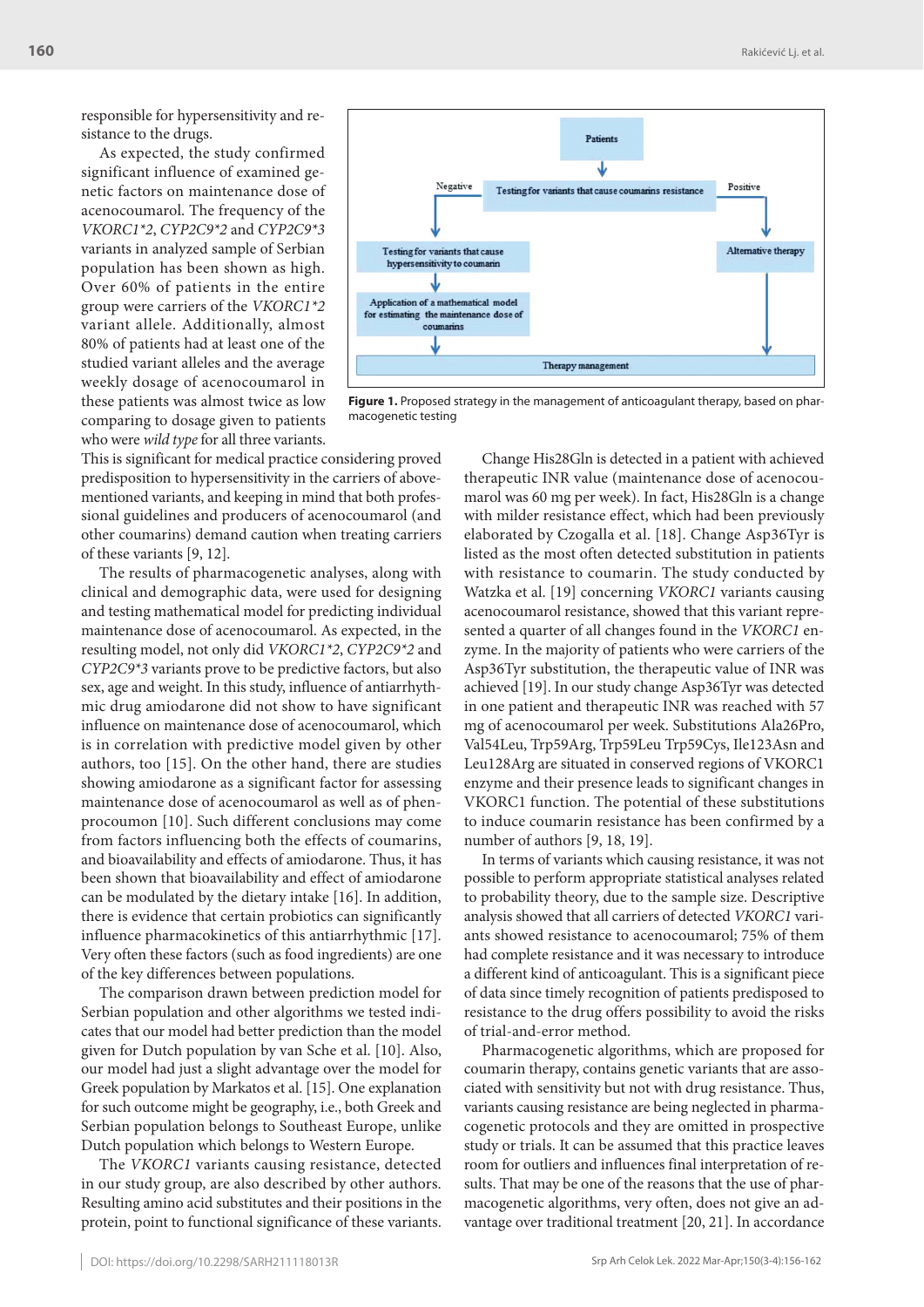with the above, improved strategy in the management of anticoagulant therapy can be presented as in Figure 1.

### **Study weakness**

This study was based on an analysis of variants of only two genes. Also, in this context, they can be mentioned limited number of patients, the impossibility of conducting a prospective study or the trial study.

### **CONCLUSIONS**

In conclusion, our results suggest that population-specific pharmacogenetic model shows advantages over models

#### **REFERENCES**

- Witt DM, Nieuwlaat R, Clark NP, Ansell J, Holbrook A, Skov J, et al. American society of hematology 2018 guidelines for management of venous thromboembolism: optimal management of anticoagulation therapy. Blood Adv. 2018;2(22):3257–91.
- 2. Harris DE, Thayer D, Wang T, Brooks C, Murley G, Gravenor M, et al. An observational study of international normalized ratio control according to NICE criteria in patients with non-valvular atrial fibrillation: the SAIL Warfarin Out of Range Descriptors Study (SWORDS). Eur Heart J Cardiovasc Pharmacother. 2021;7(1):40–9.
- 3. Keeling D, Baglin T, Tait C, Watson H, Perry D, Baglin C, et al. Guidelines on oral anticoagulation with warfarin - fourth edition. Br J Haematol. 2011;154(3):311–24.
- Steffel J, Verhamme P, Potpara TS, Albaladejo P, Antz M, Desteghe L, et al. The 2018 European Heart Rhythm Association Practical Guide on the use of non-vitamin K antagonist oral anticoagulants in patients with atrial fibrillation. Eur Heart J. 2018;39(16):1330–93.
- 5. Witt DM, Nieuwlaat R, Clark NP, Ansell J, Holbrook A, Skov J, et al. American Society of Hematology 2018 guidelines for management of venous thromboembolism: optimal management of anticoagulation therapy. Blood Adv. 2018;2(22):3257–91.
- 6. Di Minno A, Frigerio B, Spadarella G, Ravani A, Sansaro D, Amato M, et al. Old and new oral anticoagulants: Food, herbal medicines and drug interactions. Blood Rev. 2017;31(4):193–203.
- 7. Holbrook AM, Pereira JA, Labiris R, McDonald H, Douketis JD, Crowther M, et al. Systematic overview of warfarin and its drug and food interactions. Arch Intern Med. 2005;165(10):1095–106.
- 8. Li X, Li D, Wu JC, Liu ZQ, Zhou HH, Yin JY. Precision dosing of warfarin: open questions and strategies. Pharmacogenomics J. 2019;19(3):219–29.
- 9. Pratt VM, Cavallari LH, Del Tredici AL, Hachad H, Ji Y, Kalman LV, et al. Recommendations for clinical warfarin genotyping allele selection: a report of the Association for molecular pathology and the College of American Pathologists. J Mol Diagn. 2020;22(7):847–59.
- 10. Van Schie RMF, Wessels JAM, le Cessie S, de Boer A, Schalekamp T, van der Meer FJM, et al. Loading and maintenance dose algorithms for phenprocoumon and acenocoumarol using patient characteristics and pharmacogenetic data. Eur Heart J. 2011;32(15):1909–17.
- 11. Tong HY, Borobia AM, Quintana-Díaz M, Fabra S, González-Viñolis M, Fernández-Capitán C, et al. Acenocoumarol pharmacogenetic dosing algorithm versus usual care in patients with venous

**161**

that would be used in a generalized manner. Additionally, protocols for the use of coumarins, should not have only mathematical formulas based on genetics factors related to sensitivity, but also testing to *VKORC1* variants causing resistance.

#### **ACKNOWLEDGMENT**

This work was supported by the Ministry of Education, Science and Technological Development of Republic of Serbia (No. 173008).

**Conflict of interest**: None declared.

thromboembolism: A Randomised Clinical Trial. J Clin Med. 2021;10(13):2949.

- 12. Johnson JA, Caudle KE, Gong L, Whirl-Carrillo M, Stein CM, Scott SA, et al. Clinical Pharmacogenetics Implementation Consortium (CPIC) guideline for pharmacogenetics-guided warfarin dosing: 2017 update. Clin Pharm Ther. 2017;102(3):397–404.
- 13. Kovac K, Rakicevic L, Kusic-Tisma J, Radojkovic D. Pharmacogenetic tests could be helpful in predicting of VKA maintenance dose in elderly patients at treatment initiation. Thromb Thrombolysis. 2013;35(1):90–4.
- 14. D'Andrea G, D'Ambrosio RL, Di Perna P, Chetta M, Santacroce R, Brancaccio V, et al. A polymorphism in the VKORC1 gene is associated with an interindividual variability in the doseanticoagulant effect of warfarin. Blood. 2005;105(2):645–9.
- 15. Markatos CN, Grouzi E, Politou M, Gialeraki A, Merkouri E, Panagou I, et al. VKORC1 and CYP2C9 allelic variants influence acenocoumarol dose requirements in Greek patients. Pharmacogenomics. 2008;9(11):1631–8.
- 16. Raman S, Polli JE. Prediction of positive food effect: Bioavailability enhancement of BCS class II drugs. Int J Pharm. 2016;506(1– 2):110–5.
- 17. Matuskova Z, Anzenbacher P, Vecera R, Siller M, Tlaskalova-Hogenova H, Strojil J, et al. Effect of Lactobacillus casei on the pharmacokinetics of amiodarone in male Wistar rats. Eur J Drug Metab Pharmacokinet. 2017;42(1):29–36.
- Czogalla KJ, Biswas A, Wendeln AC, Westhofen P, Müller CR, Watzka M, et al. Human VKORC1 mutations cause variable degrees of 4-hydroxycoumarin resistance and affect putative warfarin binding interfaces. Blood. 2013;122(15):2743–50.
- Watzka M, Geisen C, Bevans CG, Sittinger K, Spohn G, Rost S, et al. Thirteen novel VKORC1 mutations associated with oral anticoagulant resistance: insights into improved patient diagnosis and treatment. J Thromb Haemost. 2011;9(1):109–18.
- 20. Saffian SM, Duffull SB, Wright D. Warfarin dosing algorithms underpredict dose requirements in patients requiring ≥7 mg daily: A systematic review and meta-analysis. Clin Pharmacol Ther. 2017;102(2):297–304.
- 21. Tong HY, Borobia AM, Quintana-Díaz M, Fabra S, González-Viñolis M, Fernández-Capitán C, et al. Acenocoumarol Pharmacogenetic Dosing Algorithm versus Usual Care in Patients with Venous Thromboembolism: A Randomised Clinical Trial. J Clin Med. 2021;30;10(13):2949.